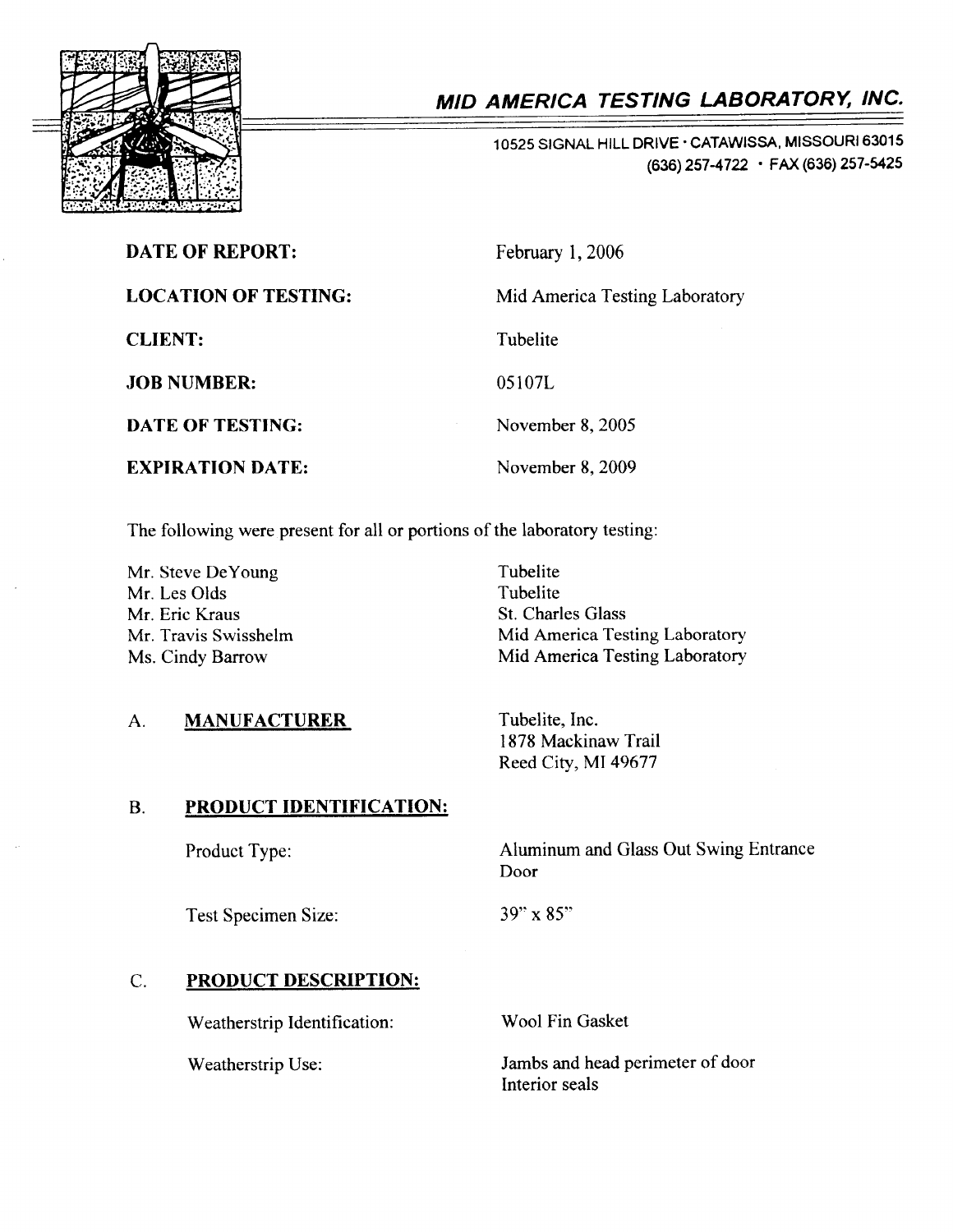Page 2 **Tubelite** 05107L February 1,2006

Hardware:

Dead bolt and latch manufactured by Truth Two (2) -Two knuckle hinges

# UNIT DESCRIPTION

An out swing aluminum door was installed onto a test wall by laboratory personnel for purposes of static air infiltration testing. The door measured a nominal 39" wide by 85" high and contained a lite of glass which had a day light opening of 30/2" wide x 76" high.

# FORMAL TESTING

Tests were conducted on the 3'-0" wide X7'-0" tall exterior passage door manufactured by Tubelite and installed onto the test wall by Lab personnel. Tests were conducted in substantial accordance with the test procedures outlined and described below utilizing the applicable ASTM standards.

# l. AIR INFILTRATION TEST (ASTM E 283) at 1.57 PSF (25 MPH and .3"  $H_2$ 0)

| <b>ALLOWED:</b> | Air infiltration shall not exceed .5 CFM per<br>lineal foot. |
|-----------------|--------------------------------------------------------------|
| <b>RESULTS:</b> | .47 CFM per lineal foot.                                     |

The tested specimen meets the performance levels specified in ASTM E 283.

# **SUMMARY**

The Tubelite aluminum and glass exterior door unit as described in this report has met or exceeded all applicable test criteria set forth in ASTM E 283 for static air infiltration.

This report or any portions thereof is valid for a period not to exceed four years and may not be reproduced by anyone or forwarded to anyone without written consent of Mid America Testing Laboratory. Participants referenced in the test report are welcome to a copy of this test report if so desired by the laboratory's client.